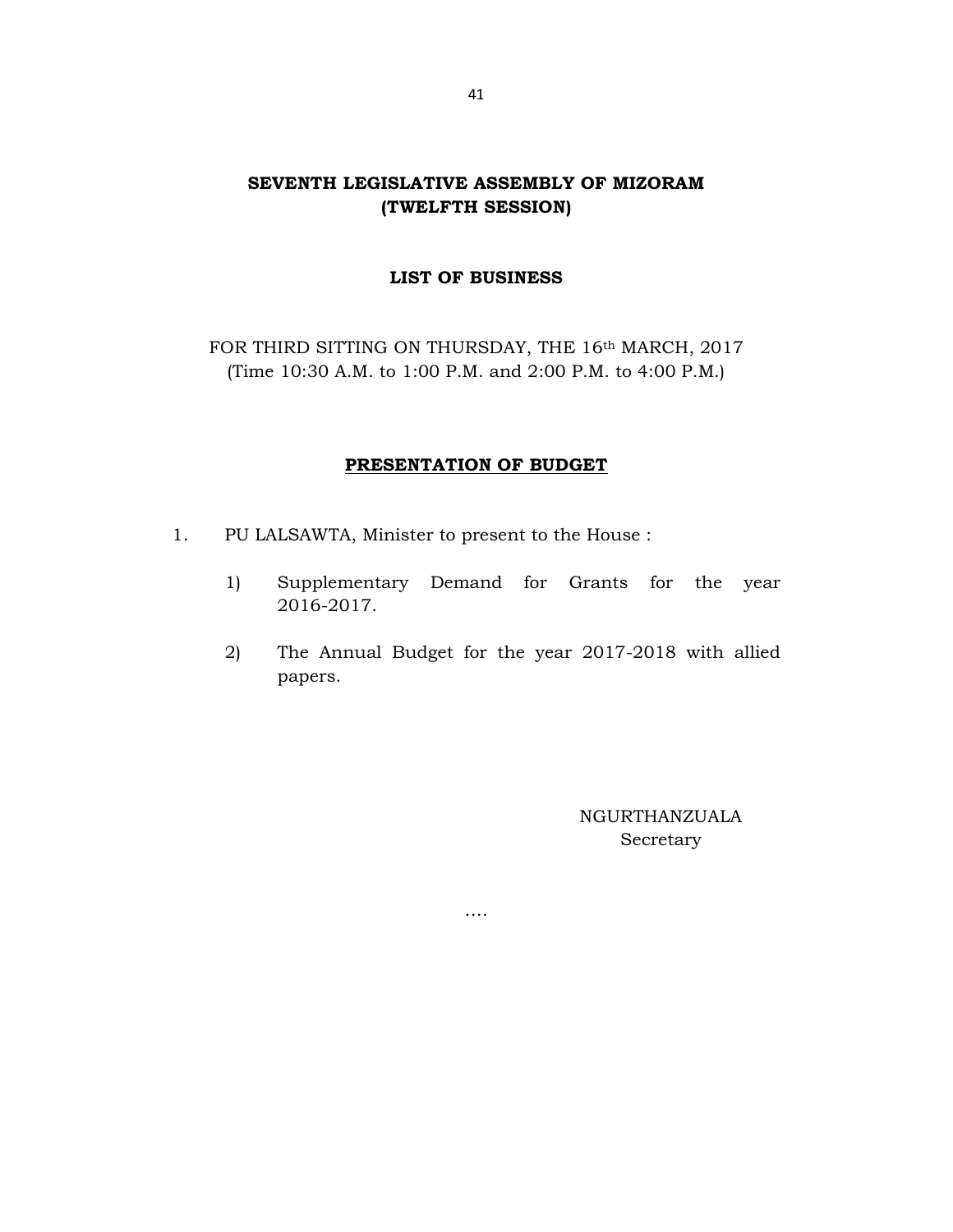SPEAKER : For the LORD your God will bless you as he has promised, and you will lend to many nations but will borrow from none. You will rule over many nations but none will rule over you.

Deuteronomy 15:6

 For information of the House, the two hon. Members, Pu J.H. Rothuama and Lt. Col. Z.S. Zuala could not attend today's session due to family affairs. As a sign that the House is giving much important to Laying of our budget, we will not take up any other business today except the budget.

 I now call upon the hon. Minister for Finance, Pu Lasawta to lay the following on the table of the House: -

Supplementary Demand for Grants for the year 2016-2017,

The Annual Budget for the year 2017-2018 with allied papers.

# BUDGET SPEECH OF THE FINANCE MINISTER FOR THE FINANCIAL YEAR 2017-2018

Mr. Speaker Sir,

 With your permission I will present to this august House the Regular Budget for the Financial Year 2017-18 and the Supplementary Demand for Grants 2016-17 for discussion and its subsequent approval.

2. Fortunately I will be able to lay again a regular budget for 2017-18. I had laid a regular budget last year and it is a great privilege that I am able to lay a regular Budget for two years in a row. With the commencement of the Fourteenth Finance Commission Recommendation in India, more autonomy is given to us in determining the size of our Budget, our sources of funds are more or less certain as well as our need for expenditure.

3. There is a paradigm shift in the budgeting system that the Plan – Non Plan regime has come to an end and we are stepping in to a new era of Revenue-Capital budgeting system which will be effective from 2017-18 throughout the whole India.

4. Mr. Speaker Sir, let me start with the sources of funds from which we are planning to finance our required expenditures. The estimated sources of fund for the State Government during 2017-18 without differentiating Revenue Receipt and Capital receipt will be as follows-

(a) Devolution of fund as per recommendation of the Fourteenth Finance Commission for the year 2017-18, comprising of - Share of Taxes amounting to ₹3107.26 crore, Post Devolution Revenue Deficit (PDRD) Grant amounting to ₹2446.00 crore, Urban Local Bodies (ULB) Grant amounting to ₹23.80 crore and SDRF amounting to ₹17.00 crore. Out of ₹23.80 crore estimated to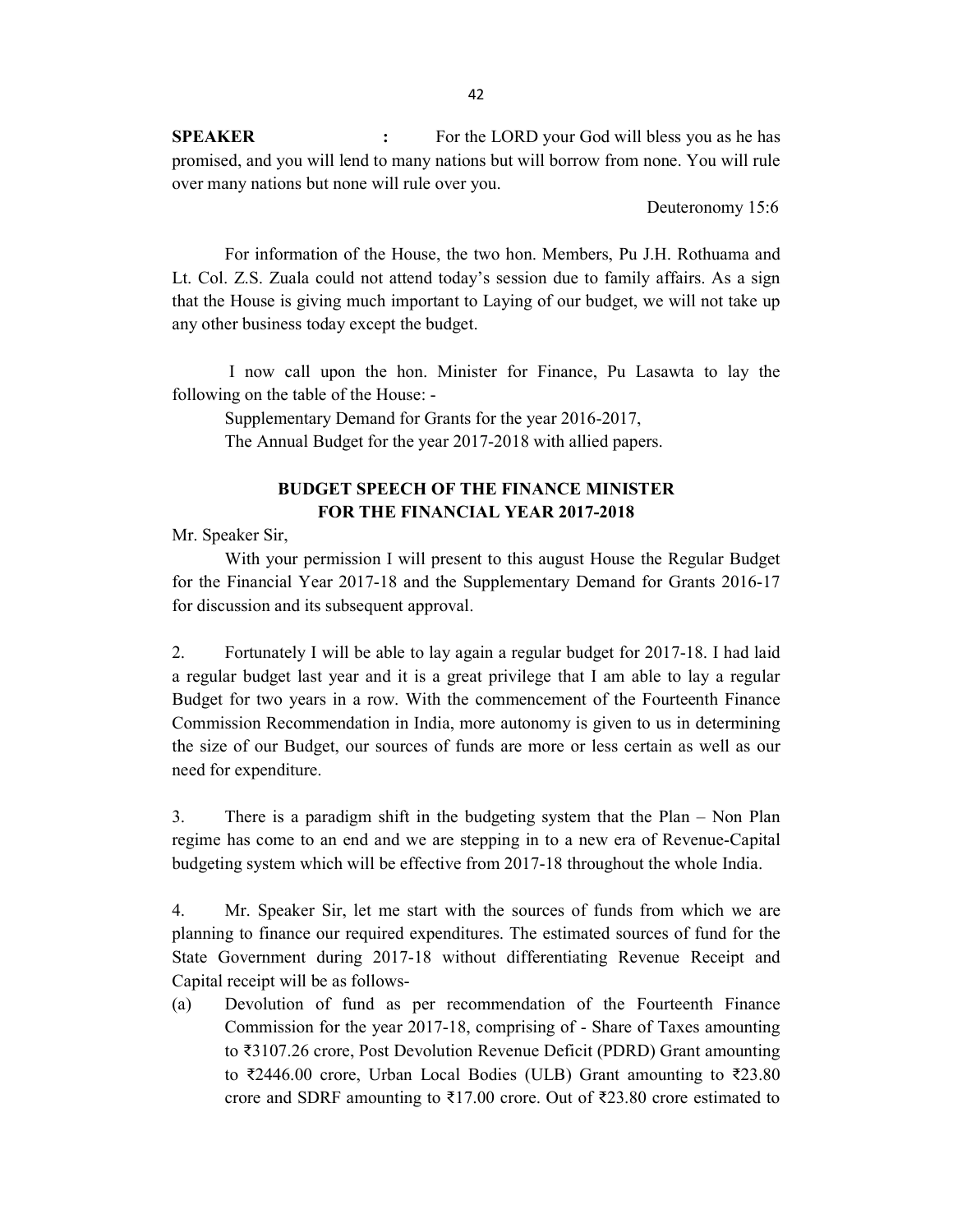be available under ULB Grant, ₹18.46 crore is Basic Grant and ₹5.34 crore is Performance Grant of the Urban Local Bodies.

- (b) State Borrowing amounting to  $\overline{5596.95}$  crore comprising of Loan from NABARD amounting to ₹150.00 crore, Loan from NCDC amounting to ₹11.24 crore and Block loan amounting to ₹35.68 crore. Open Market Borrowing (OMB) amounting to  $\bar{\xi}400$  crore which the State Government can avail by seeking consent from the Ministry of Finance depending upon our need for various developmental works to fill the fiscal gap of the State. Interestingly the last time Government of Mizoram borrowed Ways and Means Advance from RBI was June, 2015 which means the State's financial health has improved much and therefore, Ways & Means advance of ₹0.03 crore only is also estimated to be availed.
- (c) State's Own Funds amounting to  $\overline{694.64}$  crore comprising of State's Own Tax Revenue (SOTR) and State's Own Non-Tax Revenue (SONTR). A recovery of Loans and advances to the tune of ₹32.84 crore is also expected to be available.
- (d) Funds for Centrally Sponsored Schemes amounting to  $\overline{\xi}1169.61$  crore is expected to be received from various Ministries of the Central Government. It may be reiterated here that the State Government finds it difficult to avail those CSS whose sharing pattern are higher than 90:10 except for those CSS which have strategic importance for the general public.
- (e) Block Grants consisting of funds for EAP, NLCPR, BADP, NSAP, AIBP, JNNURM, NeGAP amounting to ₹582.36 crore is expected.
- 5. Thus the total amount of fund expected to be available to the State Government from all available sources during 2017-18 is ₹8803.10 crore. As I have mentioned earlier, some of these funds such as ULB Grant, SDRF, NCDC Loan, fund for EAP, fund for CSS and NLCPR/NEA are for specific purposes and are therefore, tied funds. At the same time, EAP, CSS and NLCPR/NEA are not assured fund and could not be wholly relied upon as the projected amounts may not materialize.
- 6. The State Government being determined to have solid financial foundation had declared the past two years as, "Years of Consolidation" and accordingly worked tirelessly for improvement of its financial positions. As a result, our financial health has witnessed commendable improvements so that we are intending to spend more funds for building basic infrastructures in various sectors during 2017-18. Therefore, Market Loans to the tune of ₹400.00 crore and NABARD loan amounting to ₹150.00 crore are intended to be availed during the period.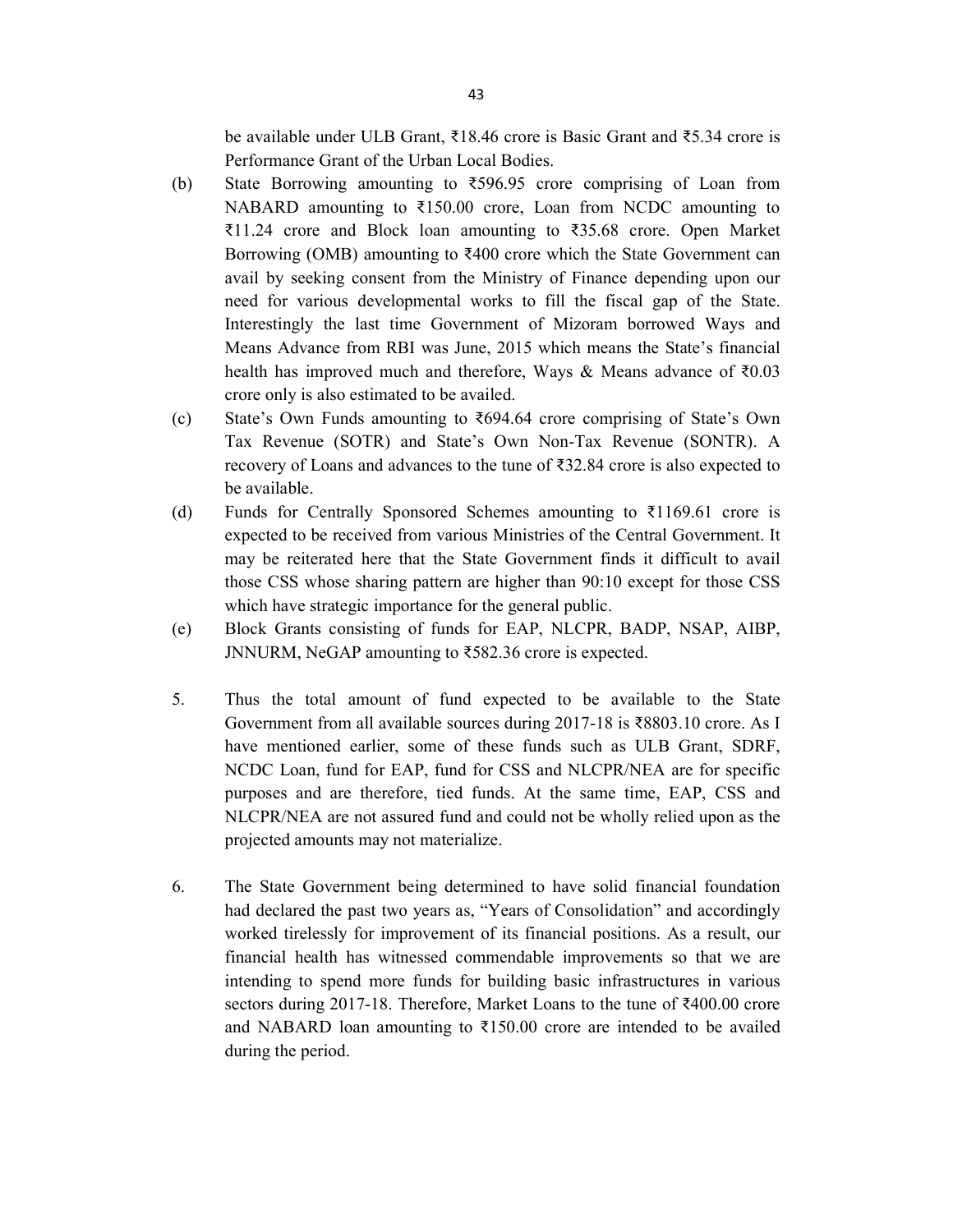## Budget Estimates 2017-18

7. Mr. Speaker Sir, I may now come to the Budget Estimates 2017-18.

### Revenue Receipt

8. Revenue Receipt of the State Government consists of Tax Revenue and Non-Tax Revenue. The estimated Tax Revenue for 2017-18 is  $\bar{\xi}$  3504.97 crore comprising of State's Own Tax Revenue (SOTR) amounting to ` 397.71 crore and State's share of Central Taxes and Duties amounting to ₹3107.26 crore.

9. The estimated Non-Tax Revenue for 2017-18 is ₹296.93 crore and Grants-in-Aid from the Central Government is estimated at  $\text{\textdegree{3}}4371.40$  crore for 2017-18.

10. Thus the total Revenue Receipt of the State for 2017-18 is estimated at ₹8173.31 crore out of which the State's Own Revenue Receipt is estimated to be ₹694.64 crore, which is only 8.50 % of the total Revenue Receipt.

## Capital Receipt

11. Capital Receipt comprises of Internal Debt of the State Government, Loans & Advances from the Central Government and Recoveries of Loans & Advances. The total Capital Receipt for 2017-18 is estimated at ₹629.79 crore out of which ₹561.27 crore is estimated to be obtained from Internal Debt, ₹35.68 crore from Loans &Advances from the Central Government and ₹32.84 crore from Recoveries of Loans & Advances.

12. The Internal Debt of the State Government consists of Open Market Borrowing (OMB) amounting to  $\bar{x}400$  crore, Loans from NABARD amounting to ₹150 crore, Loans from NCDC amounting to ₹11.24 crore and W&MA from RBI amounting to ₹0.03 crore.

#### Efforts on Resource Mobilization

13. Being a revenue deficient State, we need to put in all out-efforts to tap new potentials for resource mobilization. At the same time, we also need to increase the quantum of collection under our existing Tax and Non-Tax Revenues.

14. Goods & Services Tax Act will be effective from July, 2017 throughout the whole country and will repeal state Sales Tax Act. There is something yet to be settled for its implementation which makes it difficult to make precise estimation of the revenue to be accrued from this source. Apparently our revenue will however be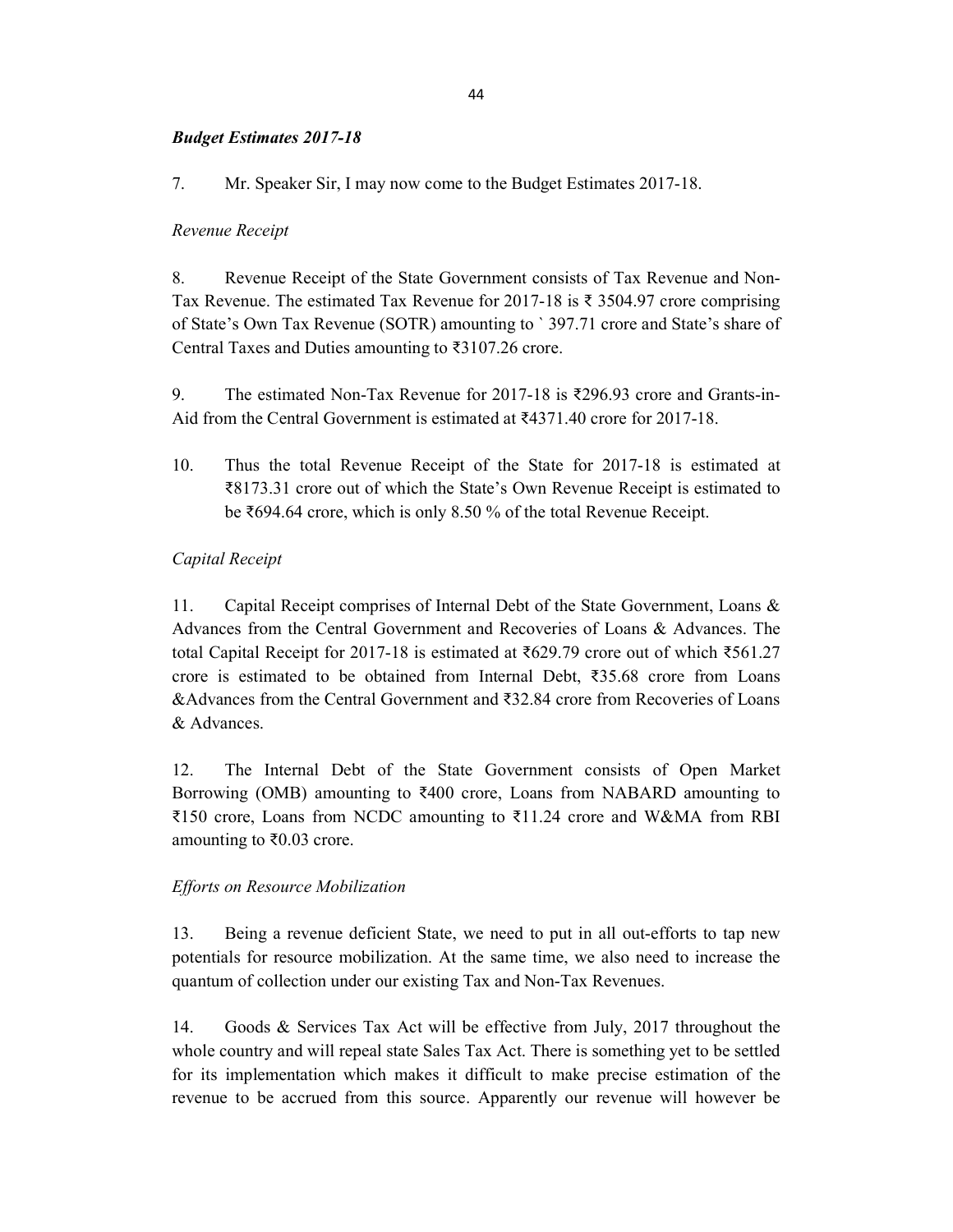increased with the introduction of Goods & Services Tax Act. Under Taxation Department, I propose an estimated receipt of ₹285.00 crore under State Sales Tax Act which inter alia includes ₹74.99 crore on sale of motor spirits and lubricants.

15. The total receipt on account of State Excise has increased tremendously with the implementation of the Mizoram Liquor (Prohibition & Control) Act, 2014 for the second year in a raw and therefore, I propose an estimated receipt of ₹51.50 crore during 2017-18 against ₹43.08 crore estimated in 2016-17.

16. We expect to generate revenue amounting to ₹20.68 crore under Land Revenue & Settlement Department on account of Land Revenue, Stamps & Registration fees and Land Reforms.

17. With the introduction of 'The Mizoram Motor Vehicles Taxation (Amendment) Act, 2015', collection of Taxes under the Act is gradually increasing. I propose an estimated receipt of ₹15.48 crore for 2017-18.

18. "The Mizoram Water Supplies (Control) (Amendment) Rules 2011" came into force from  $21<sup>st</sup>$  November 2014. The Water tariff rate was revised accordingly; this will be gradually revised in future as per provision provided in the Rules. Revenue already collected under this Act during 2016-17 upto the month of December, 2016 is of ₹27.20 crore and I propose an estimated receipt of ` 40 crore under Water Supply for the year 2017-18.

19. During 2017-18, Power & Electricity Department is expected to generate revenue amounting to ` 181 crore on account of Power Tariff. Expenditure

20. Mr Speaker Sir, let me now come to the Expenditure side of the Budget Estimates 2017-18. As already mentioned, Central Government have decided a merger of Plan and Non Plan which will also be effective in the State of Mizoram as such, the expenditure side of our budget will be broadly classified into Revenue Expenditure and Capital expenditure.-

- (a) Gross Revenue expenditure amounting to  $\overline{\text{56388.21}}$  crore is projected for 2017-18 and our Net Revenue Expenditure will be ₹6386.21 crore.
- (b) Gross Capital expenditure amounting to  $\overline{\xi}$ 2414.89 comprising of fund for developmental works and for the purpose of repayment of previous loans, purchase of food grains, etc. loans and advances to State employees, is projected for 2017-18 and our Net Capital Expenditure will be ₹2236.62 crore.
- 21. Therefore, the Gross Expenditure from the Consolidated Fund of the State for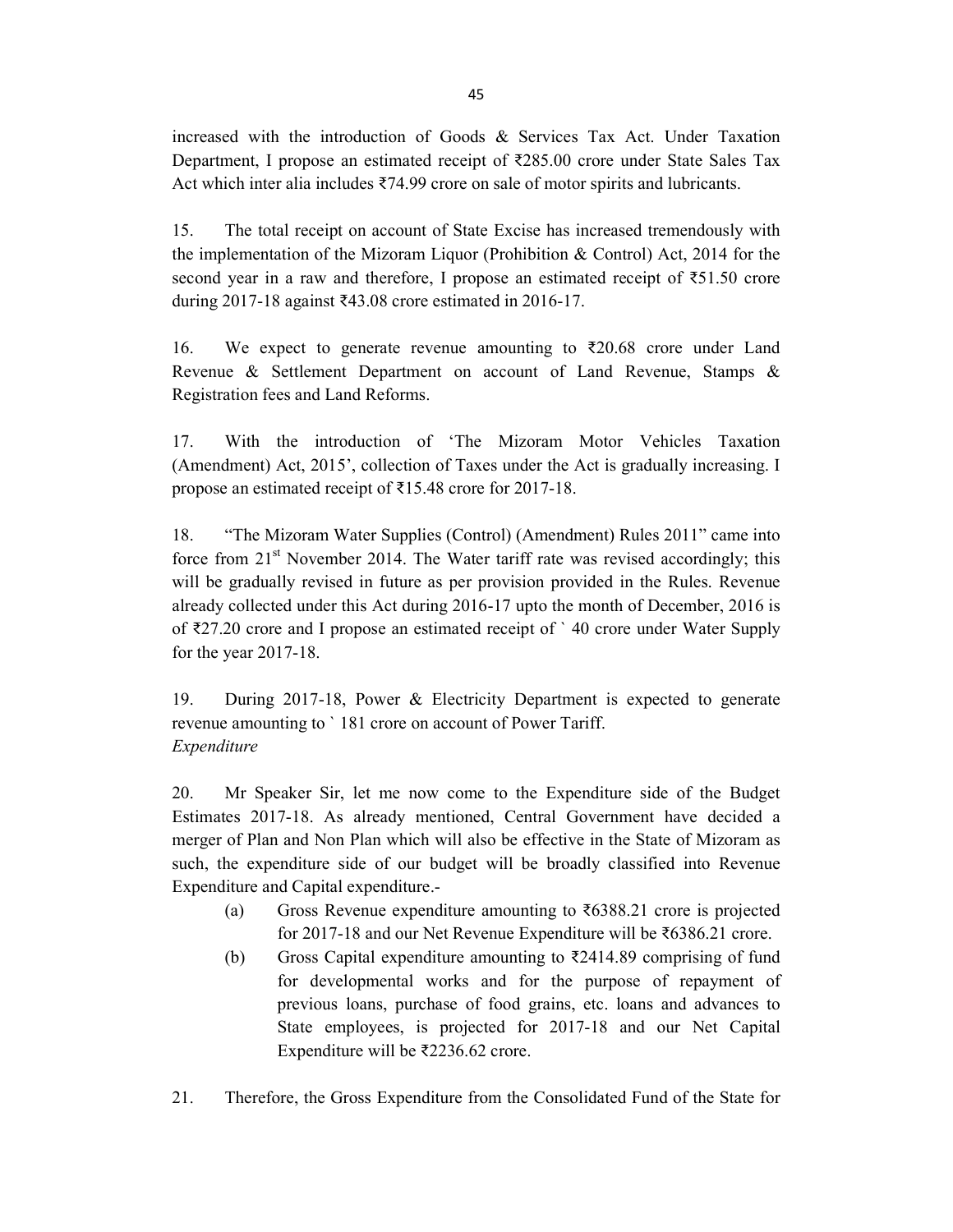2017-18 is estimated at ₹8803.10 crore comprising of Gross Revenue Expenditure amounting to ₹6388.21 crore and Gross Capital Expenditure amounting to ₹2414.88 crore. Estimated Net Expenditure of the Consolidated Fund of the State is ₹8622.84 crore of which Net Revenue Expenditure is ₹6368.21 crore and the Net Capital Expenditure is ₹2236.62 crore.

- 22. This holistic view of our Budget Estimates may give us a fair idea about the determinants of our Budget both on the Receipt side as well as on the Expenditure side. Important allocations of funds
- 23. Needless to say the purposes of Revenue expenditures. The most notable feature of our Budget 2017-18 is allocation of fund for New Economic Development Policy (NEDP). I allocate ₹750.00 crore for NEDP which will be implemented by 31 Government Departments.
- 24. Government truly knows that some of our roads conditions are not good enough and therefore tries to address this problem by allocating more funds. During 2017-18, I proposed to allocate ` 239.50 crore for maintenance of Roads and Bridges which is 259% more than what had been allocated in 2016- 17 (BE). Further, for new and on-going construction of roads, I propose to allocate ₹657.64 crore for 2017-18 against ₹387.65 crore in 2016-17 (BE) i.e. 70% more than allocation in 2016-17 (BE).
- 25. I propose to allocate an amount of  $\bar{\tau}$ 140 crore as SMS so that various Centrally Sponsored Schemes may go smoothly.
- 26. I propose to allocate  $\overline{3}98.77$  crore for taking up of various works under NLCPR.
- 27. ₹150 crore is earmarked for various developmental works under NABARD loan to be taken up by different Departments as indicated below:

| a)AH & Vety.       | ₹ 5.71 crore  |
|--------------------|---------------|
| b)Soil & WC        | ₹ 0.52 crore  |
| c) $P&E$           | ₹ 16.65 crore |
| d)PWD              | ₹ 80.00 crore |
| e) PHE             | ₹ 17.47 crore |
| f)Minor Irrigation | ₹ 12.38 crore |
| g) FCS&CA          | ₹9.21 crore   |
| h)School Education | ₹ 8.06 crore  |
| Total              | ₹150.00 crore |

28. There is a scheme being undertaken in Cooperation Department under the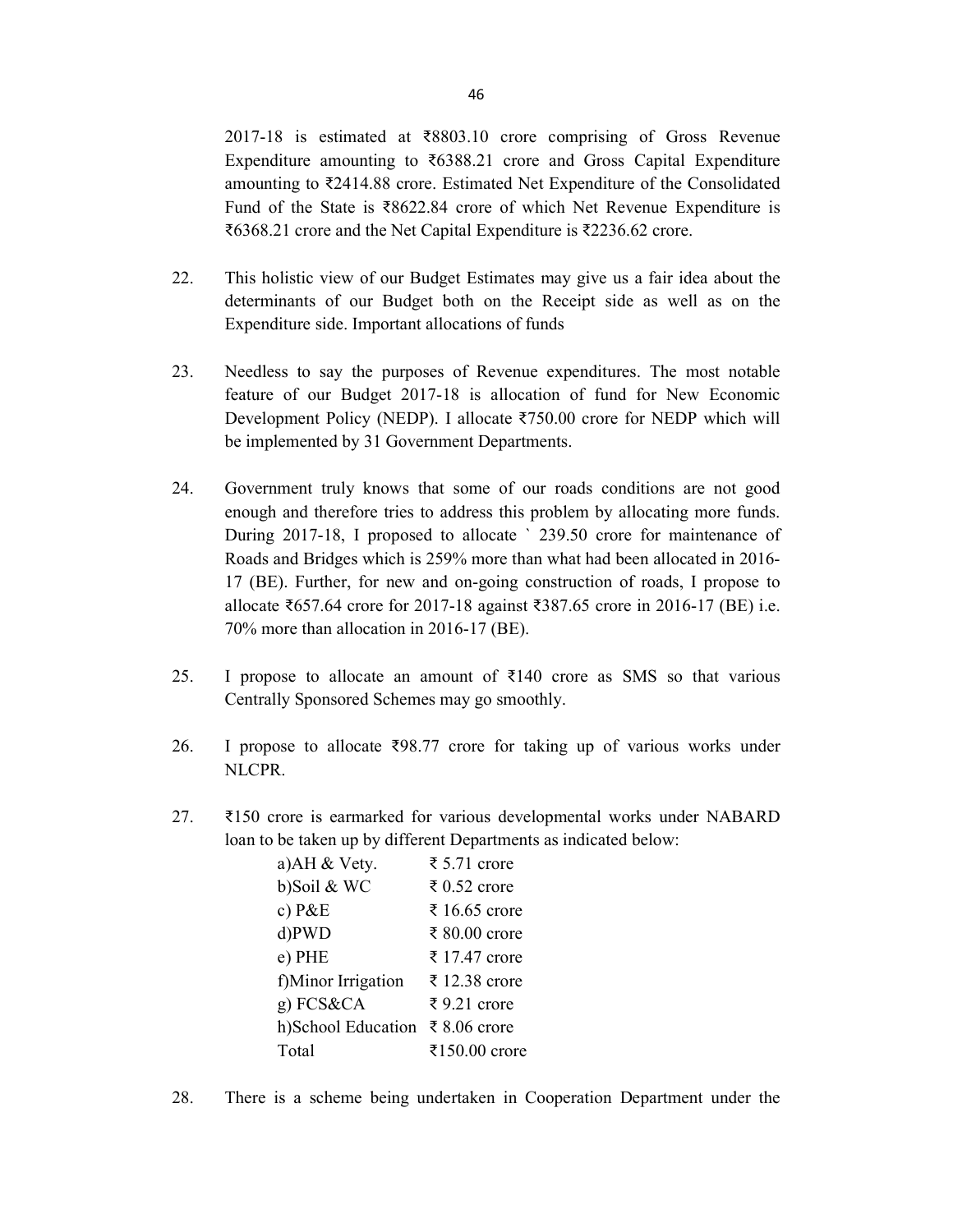Integrated Cooperative Development Project (ICDP) for upliftment and revival of various Cooperative Societies in five districts, to be completed within a span of 4 years. For this Project I propose to allocate ₹11.24 crore during the current year.

- 29. For continuing construction of 3 roads namely Champhai-Zokhawthar Road, Chhumkhum- Chawngte Road and Tlabung-Kawrpuichhauh Road under the Mizoram State Road–II Regional Transport Connectivity Project (EAP funded by World Bank), I propose to earmark ₹187.40 crore during 2017-18.
- 30. For improvement and upgradation of Serchhip- Buarpui road, another EAP project under PWD, I also propose to allocate ₹60.00 crore.
- 31. I propose to allocate ₹35.12 crore for ongoing EAP Project of North-Eastern Region Capital Cities Development Investment Programme (NERCCDIP) project –II and ₹84.25 crore for NERCCDIP project-III to be taken up by SIPMIU under UD&PA Department.
- 32. In 2016-17 (BE) ₹159.34 lakh was allocated for establishment of Lok Ayukta in Mizoram. However, we were unable to materialize it due to some unavoidable circumstances. I propose again ₹159.34 lakh for establishment of Lok Ayukta in 2017-18. Steps are being taken for setting up of Lok Ayukta and it is now hopeful that we will have Lok Ayukta in Mizoram in due course.
- 33. Government of Mizoram knows the problem of our policemen in respect of payment of motor vehicle repair bill, domestic travelling expenses and their uniforms. We tried to address this problem by allocating them a quite good amount of funds in RE 2016-17. Further, to avoid accumulation of liabilities in the coming years I proposed to allocate ₹473.10 lakh which is ₹218.50 lakh more than BE 2016-17 for their domestic travelling expenses, ₹427.70 lakh which is ₹76 lakh more than BE 2016-17 for maintenance of their vehicles. Similarly, I propose to allocate ₹500 lakh for police uniform which is ₹340 lakh more than BE 2016-17 with a view to give our policemen better uniforms.
- 34. Service-wise distribution of total Fund is indicated below:

| (a) | Revenue Account                                   |                      |
|-----|---------------------------------------------------|----------------------|
|     | (i) General Services                              | $-\xi$ 2362.16 crore |
|     | (ii) Social Services                              | $-\xi$ 2365.66 crore |
|     | (iii)Economic Services $-\bar{\xi}$ 1660.39 crore |                      |
| (b) | Capital Account                                   |                      |
|     | (i) General Services                              | $-5,698.48$ crore    |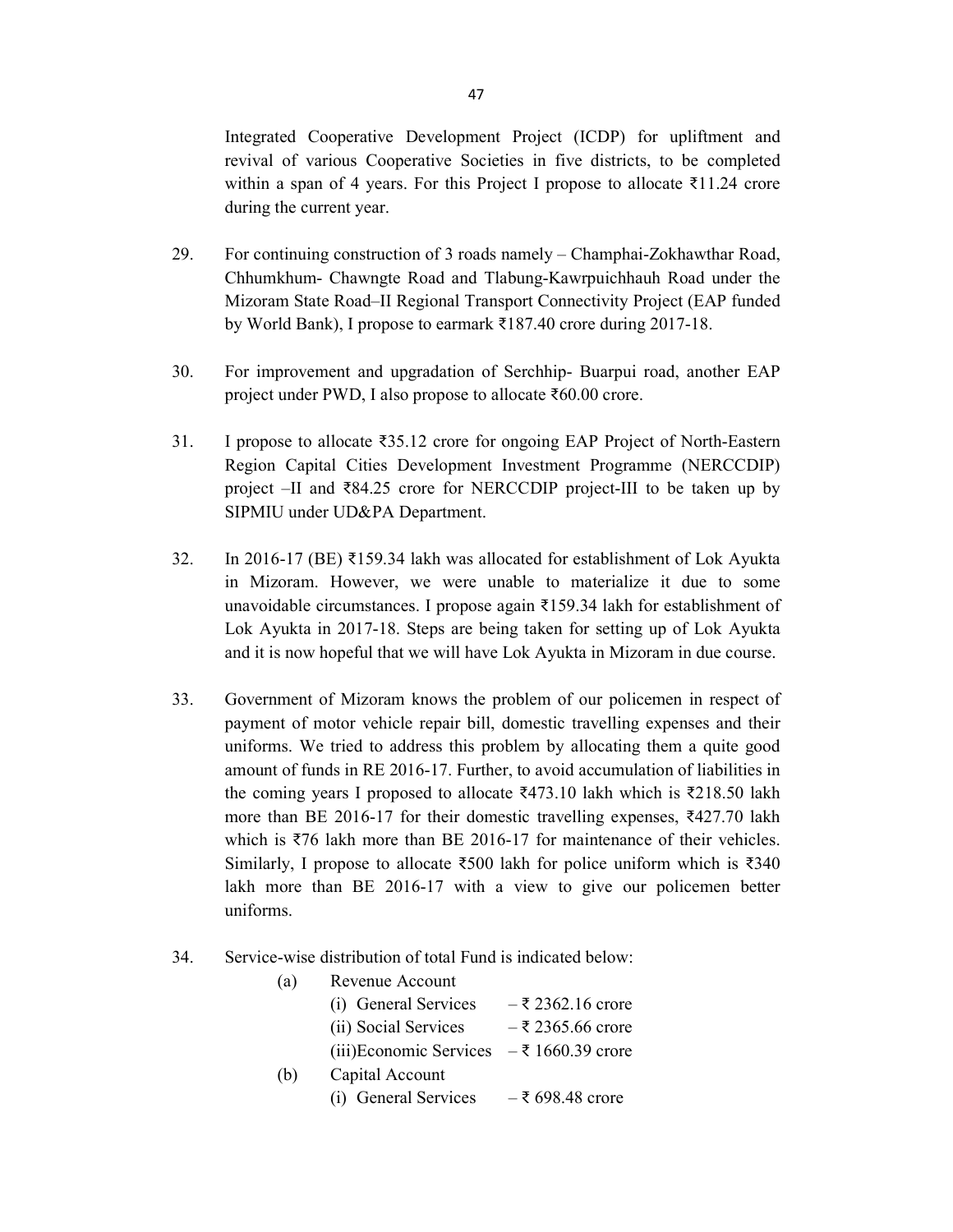(ii) Social Services –  $\overline{\xi}$  431.28 crore (iii) Economic Services  $-\xi$  956.38 crore (c) Public Debt and Loans & Advances –  $\text{\textdegree{328.74}}$  acrore

## Revenue Surplus and Fiscal Deficit

35. Mr. Speaker Sir, our present Budget Estimates for 2017-18 is prepared so as to have an estimated Revenue Surplus of `1787.10 crore and an estimated fiscal deficit of ₹(-) 138.94 crore. The revenue surplus and fiscal deficit estimates will be 10.18% and 0.79% of the projected GSDP of₹17561.60 crore for 2017- 18 respectively.

## DEBT POSITION OF MIZORAM AS PER C&AG REPORT

- 36. Our aver all liabilities which included Market Borrowings (Market Loans and Power Bonds), Loans from the Central Government (Block Loans and other Loans), Special Securities issued to NSSF, Borrowings from FIs (LIC, NABARD, NCDC and other Institutions), WMA/OD from RBI, Provident Funds (GPF, Insurance & Pension Fund) and Other Liabilities stood at ₹5608.38 crore in 2013-14 (Actual), ₹6550.39 crore in 2014-15 (Actual), ₹6407.39 crore in 2015-16 (Actual), ₹7290.17 crore in 2016-17(BE). As a per cent of GSDP our liabilities in 2013-14 was 54.46%, 62.90% in 2014-15, 47.90% in 2015-16 and 46.92% in 2016-17 (BE).
- 37. The estimated liabilities of the State for 2017-18 is ₹7177.99 crore which is 40.87% of the projected GSDP of ₹17561.60 crore. The Government has embarked upon a more vigorous programme through New Economic Development Policy (NEDP) to assist the farmers and animal rearers to increase their produces, and to uplift them from the present subsistence level to market economy in which the Government will provide their common requirements of infrastructures that require borrowing. The Government will play the role of facilitator providing different facilities in the form of infrastructures and others so that grass-root workers are assured better economic position. For this, I inform this august House that I shall borrow as may be required for the purpose.
- 38. Mr. Speaker, our GSDP is estimated to grow at a rate of 13.05% during 2017-18.

#### Economy Measures

39. Mr. Speaker Sir, I take this opportunity to reiterate that our sources of funds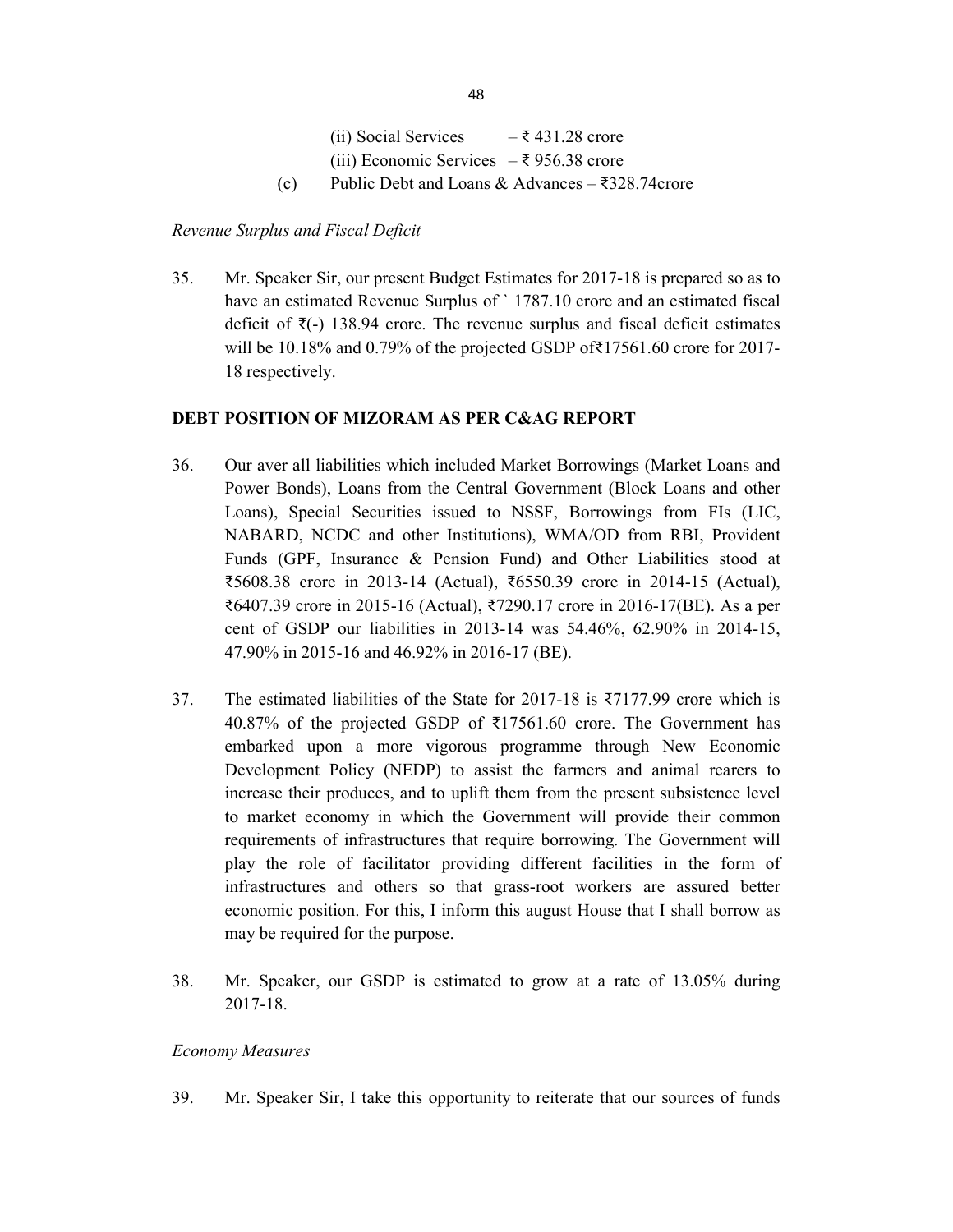are limited so that we need to augment our Tax and Non-Tax Revenues to the greatest extent possible and also to carefully spend our limited resources. In order to pursue the Office Memorandum on Economy Measures issued by the CMO in December 2014, a Cabinet Sub-Committee has been formed. The Committee has a quarterly review of the Action Taken Report submitted by various Departments and chalk out action plans with Heads of the Departments. The State Government is committed to carry out and enforce these guidelines on austerity measures and rationalization of expenditures.

- 40. Food Security Act, 2013 has since been introduced in Mizoram from 1st March, 2016. As we all know under Food Security Act, 2013, the poor families of the State totaling a population of 673825 are being given a monthly subsidised rationed rice at the rate of  $\bar{\tau}$ 3 per kg. For the rest population, the Government procures rice through local purchase presently at the rate of ₹2500 per quintal instead of procuring rice at higher rate from FCI. As a result, Government spent less amount of money in food procurement. During 2015-16 alone, Government spent less amount of fund for food procurement to the tune of ₹58.88 crore than the amount spent during the previous year.
- 41. Medical Reimbursement Bill has been a big headache for the State Government as huge amount of unpaid bills are piling up. The State Government has to pay approximately ` 80 crore annually for Medical Reimbursement bill alone. Steps are being taken for implementation of the recommendation of a Committee on Medical Reimbursement and we are now in a culmination stage. Once the report is implemented, the expenditure on this item would be greatly diminished and would save the State Exchequer a huge amount of public money.

#### Conclusion

- 42. Mr. Speaker Sir, we have declared the last two financial years as 'Year of Consolidation' meaning that we have decided not to venture on high and new developmental works but to bring the State on a sound footing. The dividends have paid off so that we are now able to invest more funds during 2017-18 for developmental works to accentuate growth. Comparing our proposed Capital Expenditure with the previous year's amount, the increment is 35.57% which clearly indicates that Government of Mizoram is fully committed to bring about development for its people.
- 43. Mr. Speaker Sir, I thank all the Members for giving me a patient hearing and with these words I commend the Budget Estimates for the Financial Year 2017-18 for discussion and approval of this august House.